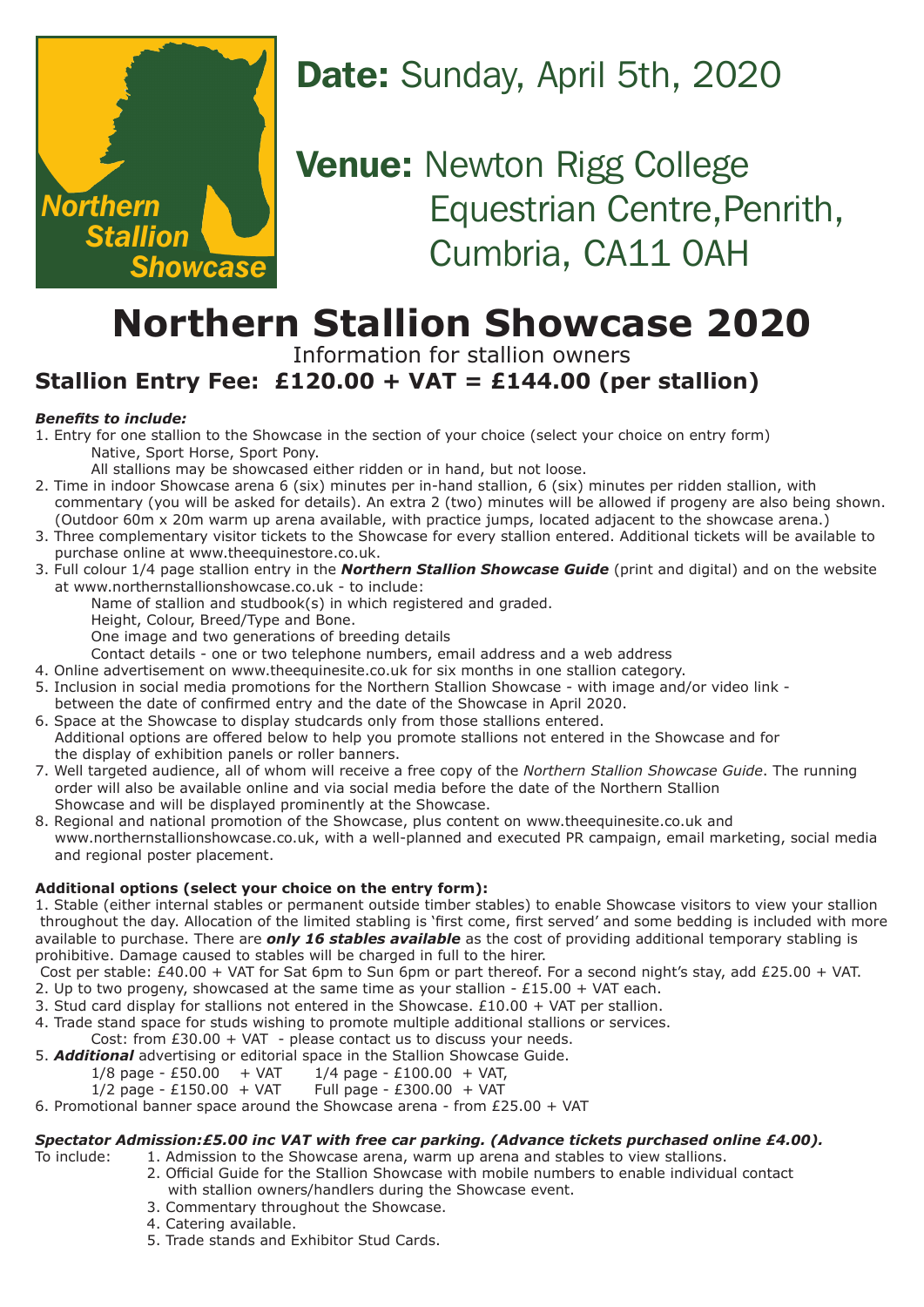For all stallions, horsebox parking will be adjacent to the Showcase arena in a designated area separate from the visitor car parking area. It will not be possible to park cars in the horsebox area, except with specific permission from the organising team.

Entry wristbands, which will be sent to you prior to the event, must be worn at all times. Stewards have been briefed to charge an admission fee to anyone not wearing a wristband. Vehicle passes will also be issued prior to the event to ensure you are directed to the correct parking area.

There will be a designated area for display of stud cards but please note, no-one may display promotional materials for any stallion(s) not entered for the Northern Stallion Showcase, without payment of an additional fee. Please see the Stallion Entry Form for details.

There will be on-site catering open all day serving hot and cold drinks and food and there are toilet facilities within the main showcase arena building. Overnight accommodation for stallion exhibitors is available locally and should be booked direct. Ask for information or find it on the website.

#### **Stabling, Warm Up and Showcase Arena**

The stables are permanent stables, both internal and external, all immediately adjacent to both the Showcase arena and the horsebox parking area. All will be bedded with clean bedding and additional bedding can be purchased from the Yard Manager.

The stable area will be open to the public from 10.00am and throughout the day. You can set up a small display near to your stallion's stable, but if you wish to attach anything to his stable, please do so using adhesive tape or similar that will not cause damage.

The outdoor warm up arena is available throughout the day for warm up and working in only, but lungeing is not permitted. There will be material for practice jumps. Visitors will be able to view stallions in the warm up arena. The showcase arena is adjacent to the horsebox parking, the warm up arena and the stables areas - this is a compact

site with ample opportunities for viewing by visitors and discussions. There will be professional commentary to accompany all stallion showcase performances. You may also supply a CD of

music to accompany your stallion's performance, which must be formatted for audio equipment, not computer playback.

# **Rules, Guidelines & Conditions of Entry**

1. The Show Organiser referred to in this document shall hereinafter mean 'The Northern Stallion Showcase' or 'The Showcase'.

2. The Show Organiser, Volunteers and Officials do not accept liability for any accident, damage, injury, theft or illness to horses, riders, owners, grooms, spectators or any other person or property whatsoever.

3. The Organiser retains the right to decline or exclude or remove any person or animal from The Showcase or return any entry fee without being required to disclose a reason or being liable for any compensation.

4. The Show Organiser reserves the right to cancel, add to, or amend any aspect of The Showcase. Any such changes will be posted on the website and on social media as soon as is possible.

5. **Entries close Wednesday, March 25th, 2020.** Late entries may be accepted with an additional fee of £10 but will not appear in the Northern Stallion Showcase Guide due to print deadlines.

Stallion entry forms should be returned to: Expo Life, Howard House, Hethersgill, Carlisle, Cumbria, CA6 6HW. Full payment must be received before entries are confirmed.

6. Payment can be made by cheque, BACS, bank transfer or by credit/debit card. BACS or Bank Transfer is the preferred method of payment to HSBC City Branch, Carlisle, Sort code 40-16-22, Account Number 61185276.

7. Any payment that has to be represented to the bank or credit/debit card processor will be subject to a £15.00 administration fee.

8. Refunds for stallions booked to attend the Showcase, less an administrative deduction of  $E25 + VAT$  will only be given on receipt of a signed and dated veterinary certificate. Cancellations made after the close of entries date will be charged in full, including any additional options booked.

9. If The Showcase is cancelled, due to weather or other unforseen circumstances, a refund of entry fees, less an administrative/promotional deduction of £40 + VAT will be made.

10. Hats to a current safety standard, with all straps fastened, must be worn at all times when mounted. Correct show dress must be worn in the showcase arena and stallions should preferably be turned out / plaited as for a show.

11. The stables will be open to the public and spectators will be encouraged to come to the stables to meet those stallions that are stabled. Spectators will also be able to watch the stallions in the warm-up arena. Mobile contact telephone numbers in the running order will assist spectators in contacting stallion owners/handlers.

12. Stables will be bedded with shavings and must be booked on the Stallion Entry Form. Stable bookings run from 6pm – 6pm. Stables must be left clean or a £15 fee will be payable. Stables should be occupied by 10.00am when the stables are open to the public.

13. Smoking is not permitted at any time anywhere on the showground.

14. Dogs are permitted in the horsebox, car parks and outside of the warm up arena only. They must be kept under control at all times and must not be taken into the Showcase arena. If, in the opinion of the Show Organiser, any person fails to control their dog(s) they may be asked to leave.

15. All warming up must be done in the outdoor arena.

16. Anyone found abusing any horse or pony on the showground may be asked to leave.

17. The Show Organiser reserves the right to remove any vehicle obstructing any area of the showground, even if locked and unattended. The Show Organiser will not be liable for any injury, loss or damage caused by such removal. 18. Any photographs or video taken at the Showcase by the Official Photographers may be used by the Show Organiser

for promotional purposes. 19. No person shall allow a stallion for which he/she is responsible as owner, lessee, authorised agent, handler or rider to showcase or be prepared to showcase, without taking adequate precautions to ensure other persons or animals are